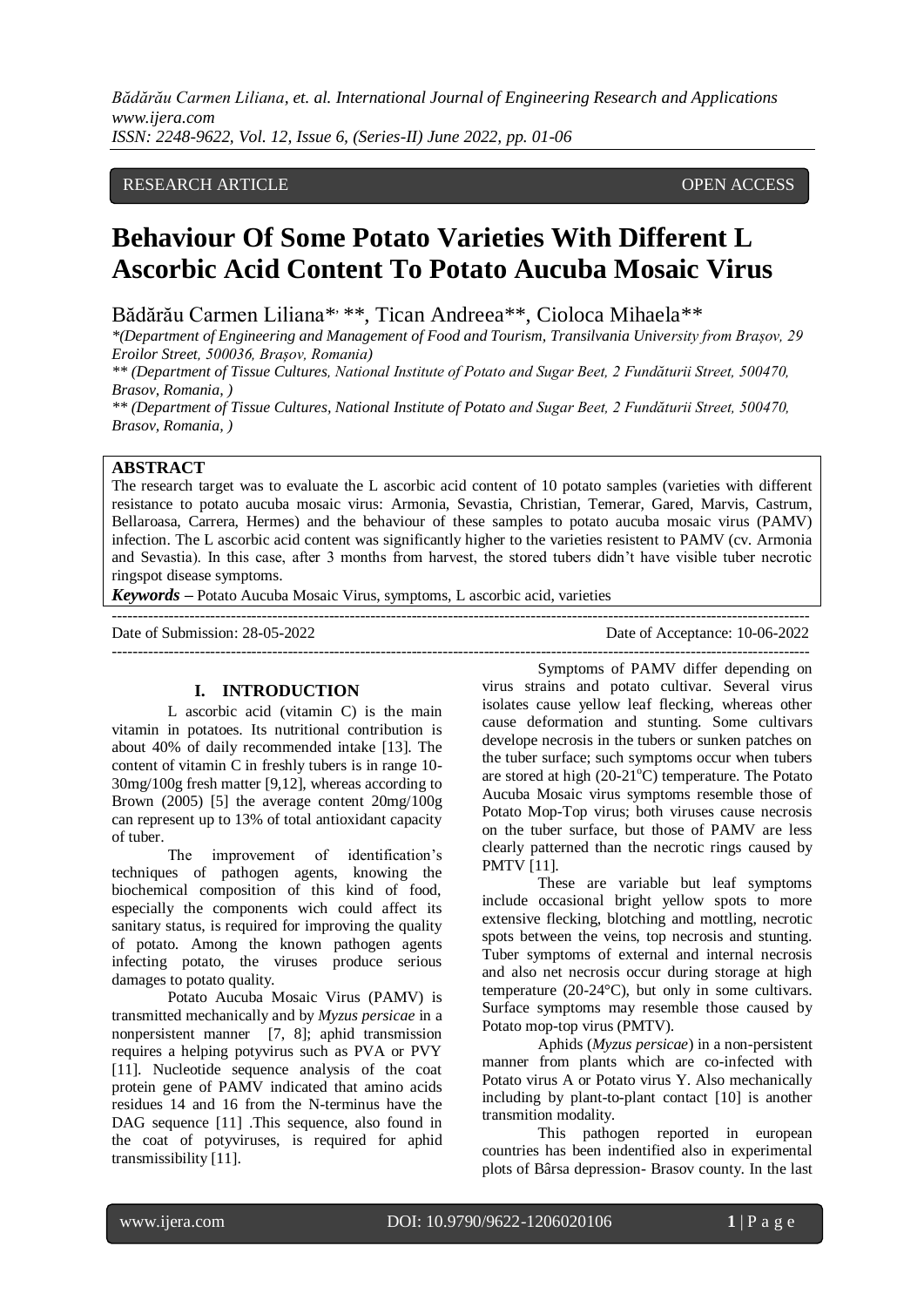10 years on few varieties sporadicaly tubers with superficial necrotic spots or bows occured. Firstly these are fairly protruding and light brown, then later becoming fairly deep and brown-black and the skin could be cracked (normal after harvesting).

The research work target was to estimate the L ascorbic acid content of several potato (*Solanum tuberosum L*.) tubers cultivars (varieties with different susceptibility or resistance to PAMV). Another purpose of this research was to evaluate the behaviour of 10 potato varieties to the desease induced by PAMV and to estimate the correlation between this behaviour and the vitamine C content of the tubers planted for the experience.

Until now, the quality of potato has been judged practically only from the aspect of cooking quality and taste, while the content of biologically important substances as L ascorbic acid has been overlooked. Increased demands on quality indicate that the vitamin C content will become of greater importance not least concerning the use of potatoes in the processing industry.

## **II. MATERIAL AND METHODS**

#### *2.1. Potato material*

The positive and negative controls were used from the virus collection of the National Institute of Research and Development for Potato and Sugar Beet Brasov. Varieties tested:

- Christian, Sevastia, Gared, Armonia, Marvic, Castrum, Temerar (roumanian cv.)

- Carrera, Hermes, Bellarosa (foreign cv.)

Our researches regarding the behaviour of these varieties were done in green house conditions. From each variety, 8 pots (with 1 eye pieces) were planted. Plants were grown in 18 cm pots and were maintained at  $18-22$ <sup>o</sup>C with 14 hour day length. After emergence, plants have been mechanicaly inoculated, using an PAMV infected material (Carrera variety). After the inoculation, disease symptoms were observed and ELISA tests have been made. The infection of this material was confirmed by using antiserum from Bioreba (Switzerland). The percentage of tubers with necrotic symptoms was estimated at harvesting time and later (after 3 months).

The evaluation of foliar symptoms of the plants was observed in addition with the evaluation of the photosintetic pigments.

#### *2.2. Quality characteristics*

Dry matter (thermoventilated oven at 105°C), vitamin C (enzymatic kit method, L ascorbic acid EnzyPlus from Loewe, Germany) were determined on healthy tubers before planting them in the pots. For vitamin C analysis we used a

Spectronic Genesys 5 spectrophotometer (Milton Roy Company, USA). We choosed a representative sample of tubers per plot. The sample for these analysis were choosed from each 2 tubers (2 tubers/sample). The quality characteristics determination was made in four repetitions.

#### *2.3. Material testing by DAS ELISA*

A press with smooth roles was used for preparation leaf samples. For the tuber testing, the sap was extracted, diluted and dispensed directly into the plate using the extractor Microlab 500B/C **(**Hamilton**)**. We tested sprouting tubers after natural break of dormancy, when the sprouts were 2-3mm long. Microplates-NUNC microplates were coated with antibodies for overnight incubation in the refrigerator. The analysis was performed following essentially the protocol described by Clark and Adams (1977). We used  $100 \mu$  from each reactives solutions in each well of the plate [1-3, 6]. All experiments were repeated four times. Rinsed microplates were filled with substrate solution (pnitrophenylphosphate) incubated 60 minute and the absorbance values were estimated at  $405 \text{ nm}$  (A<sub>405</sub>) on TecanSunRise reader (software Magellan). The samples having  $A_{405}$  values exceeding the cut-off (two times the average of healthy control samples) were considered virus infected.

#### *2.4. Statistical analysis*

Each set of comparable assay was conducted at the same time and with the same bulk sample. Analysis of variance (ANOVA) and Duncan's multiple range test were used to analyze the data. In the aim to illustrate the precision of the mean we use confidence interval (CI).

#### **III. RESULTS AND DISCUSSION**

After mechanical inoculation, about all of tested plants presented mosaic symptoms on leaves, associated with crinkling top leaves (Bellarosa, Sevastia, Marvis, Gared and Christian) or with necroses and necroses on leaves, veins, petioles and stems followed by wilting of leaves (Temerar, Castrum, Carrera and Hermes).

In most of the plants the virus began to multiply in the inoculated leaves five to six days after inoculation, at the time when the first local lesions appeared. We evaluated the foliar symptoms from primary infections in a greenhouse conditions.

The virus then spread to the stem, followed by the upper, green parts of the plants and the roots at the same time. The virus multiplied hardly in the potato cv. Hermes and Carrera similar phenomen observed to the extremely susceptible variety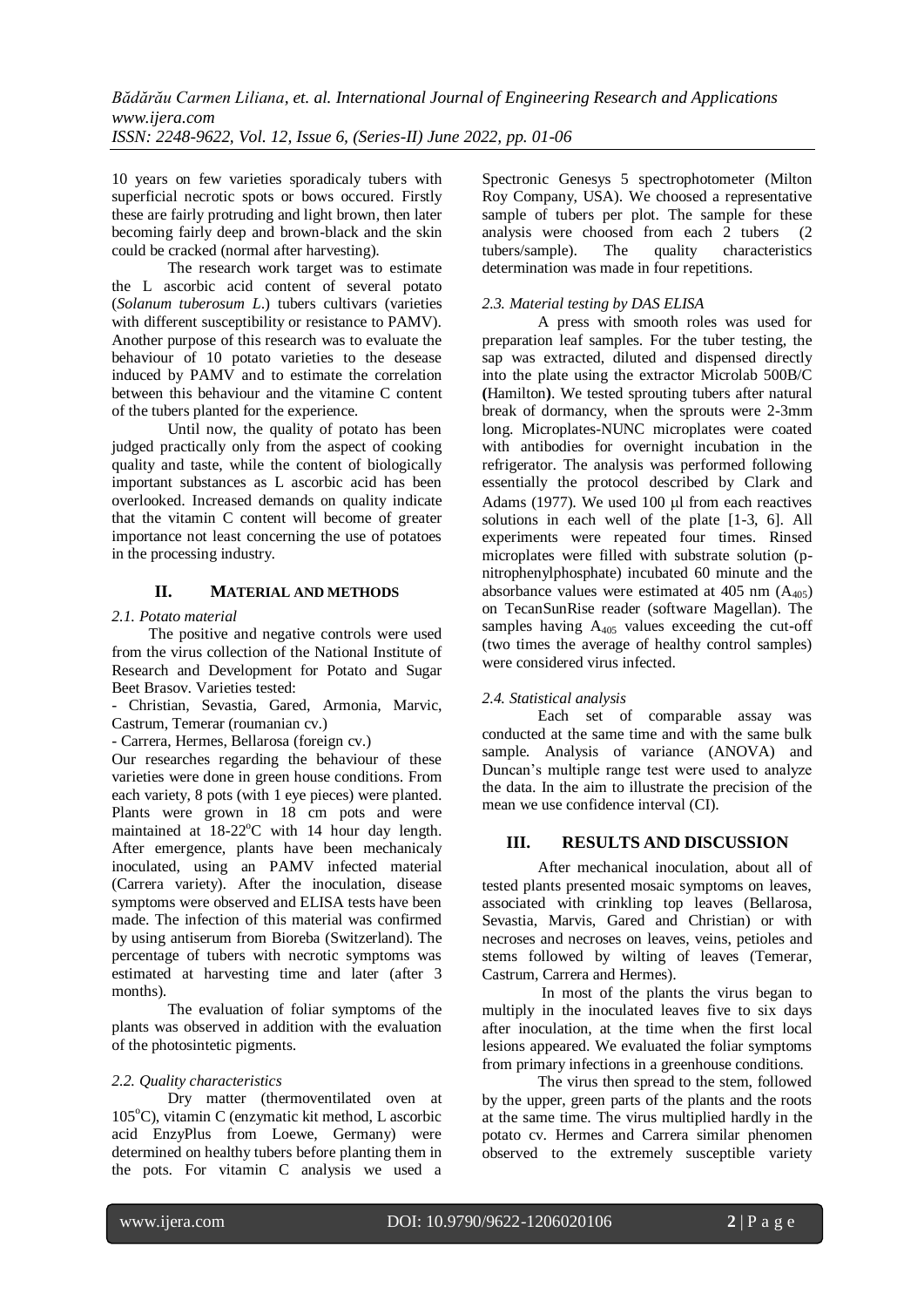Temerar, the percentage of infected plants being maximal in these situations (table 1).

| <b>Variety</b>   | % plants infected after | % tubers with symptoms** |                      |  |
|------------------|-------------------------|--------------------------|----------------------|--|
|                  | inoculation*            | At harvest               | <b>After 3months</b> |  |
| Armonia          | $0(0/8)$ ***            |                          | 0.0                  |  |
| Sevastia         | 50(4/8)                 |                          | 0,0                  |  |
| Christian        | 50 $(4/8)$              | 3,3                      | 6.6                  |  |
| Carrera          | 100(8/8)                | 4                        | 8,0                  |  |
| Gared            | 62,5(6/8)               | 4,5                      | 9,0                  |  |
| Marvis           | 87,5(7/8)               | 4                        | 12,0                 |  |
| <b>Bellarosa</b> | 62,5(6/8)               | $\Omega$                 | 22,2                 |  |
| Temerar          | 100(8/8)                | 10                       | 60,0                 |  |
| Castrum          | 87,5(6/8)               | 53,1                     | 87,5                 |  |
| <b>Hermes</b>    | 100(8/8)                | 62,5                     | 100                  |  |

Table 1. The frequency of tubers with potato aucuba mosaic virus (PAMV) symptoms

\* ELISA test - 3 weeks after inoculation

\*\* Tuber symptoms characterised by raised or sunken necrotic lesions, were scored at harvest and after 3 months storage at  $4-8$ <sup>o</sup>C

\*\*\* In the brackets, the first number represents nr of plants found infected after inoculation, the following one represents the total number of plants inoculated for every variety.

| $1$ able $2$ . The blochemical analysis results (tubers $\frac{1}{2}$ ) |                        |                                                                  |  |  |
|-------------------------------------------------------------------------|------------------------|------------------------------------------------------------------|--|--|
| <b>Variety</b>                                                          | Dry matter $(\%$ f.w.) | <b>Acid L</b> ascorbic<br>$(mg/100g$ fresh weight) $\pm SD^{**}$ |  |  |
|                                                                         | 21.2                   | 21.341± 0.077 $a***$                                             |  |  |
| Armonia                                                                 |                        |                                                                  |  |  |
| Sevastia                                                                | 20.1                   | $14.540\pm0.111$ g                                               |  |  |
| Christian                                                               | 19.8                   | $14.746 \pm 0.077$ f                                             |  |  |
| Carrera                                                                 | 20.6                   | $14.322 \pm 0.075$ h                                             |  |  |
| Gared                                                                   | 19.6                   | $17.148 \pm 0.148$ c                                             |  |  |
| Marvis                                                                  | 22.4                   | $15.854 \pm 0.100$ d                                             |  |  |
| Bellarosa                                                               | 20.8                   | $14.180 + 0.137$ h                                               |  |  |
| Temerar                                                                 | 21.8                   | $15.263 \pm 0.140$ e                                             |  |  |
| Castrum                                                                 | 22.6                   | $19.321 \pm 0.279 b$                                             |  |  |
| <b>Hermes</b>                                                           | 22.2                   | $13.928 \pm 0.115$ i                                             |  |  |

Table 2. The biochemical analysis results (tubers\*)

\* These characteristics were made to the tubers before planting them in the pots. Tissue was taken from tubers stored at 6-8°C six weeks after harvest. Half of every tuber was tested and the other one was planted in the pot. \*\* Mean values for 4 repetitions **±** standard deviation. The L ascorbic acid content (mg/100g fresh matter) was determinated using the enzymatic kit Lascorbic acid EnzyPlus and the protocol recommended by Loewe (Germany).

\*\*\* Values not followed by the same letter are significantly different (P=0.05) according to Duncan's test. Abreviation: f.w. = fresh weight; S.D.=standard deviation.

As espected, the virus did not multiply in the highly resistant cv. Armonia and Sevastia. Excepting cv. Armonia, Christian and Sevastia which were very resistent and middle resistent to mechanical inoculation, all the other varieties presented 62.5-100% infected plants.

At harvesting, symptoms could be indentify on the tubers from all the other varieties, excepting the cv. Carrera, Temerar and Castrum. Concerning the other varieties, the appearence and evolution of symptoms on tubers is going on imediatly after harvesting.

After 3 months, the frequency of tubers with symptoms was between 6.6-22.2% for varieties Christian, Gared, Marvis, Carrera, Bellarosa and for Temerar, Castrum, Hermes varieties this percentage was between 60-100% (table 1). The vitamin C content (mg/100g fresh weight) of tubers planting in the pots were very different.

As shown in table 2, these values were significantly high to the varieties resistent and very resistent to the inoculation like cv. Armonia, Sevastia, Christian and comparated with the sensible cultivars Hermes, Temerar and Carrera.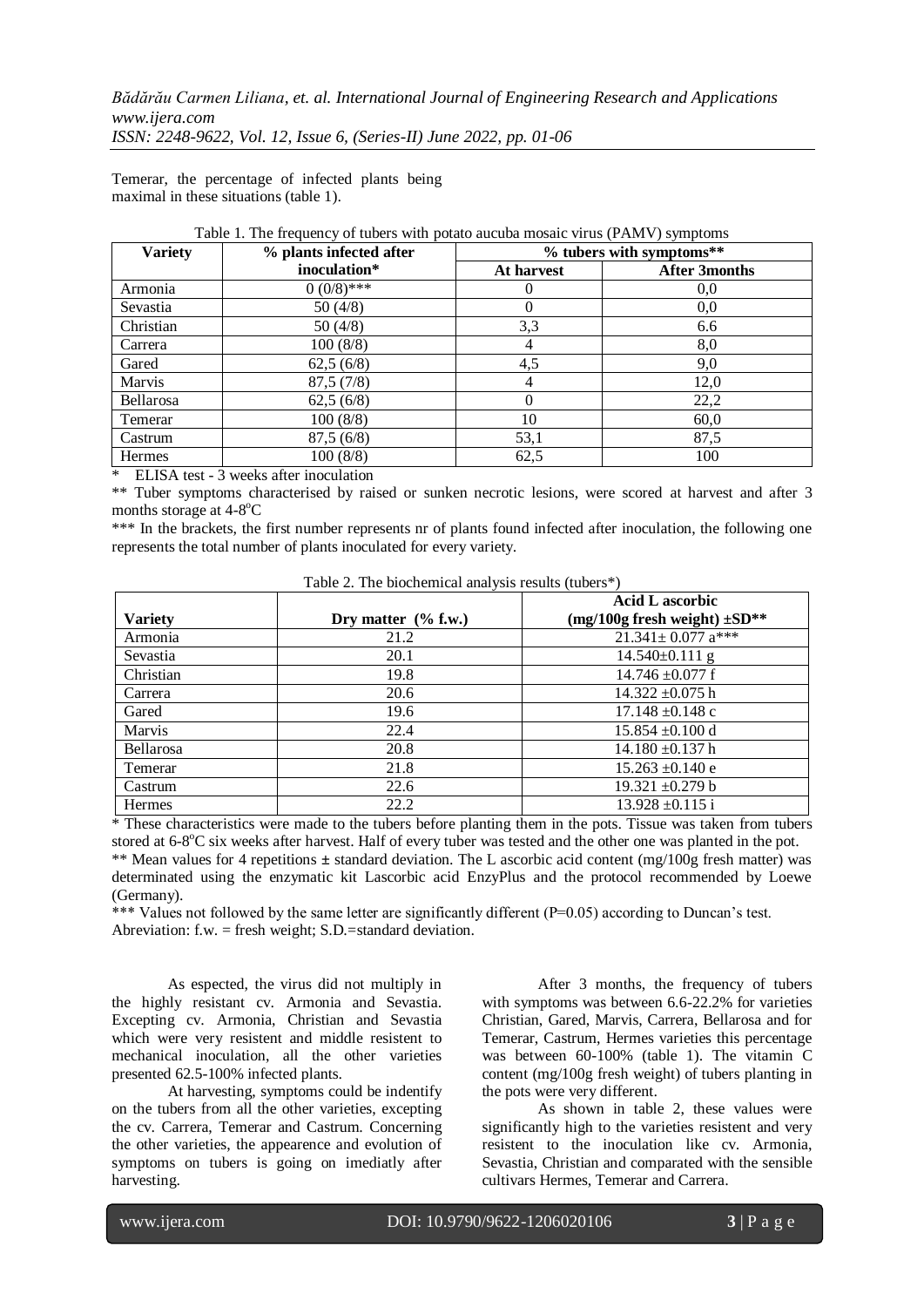

**Fig. 1.** Vitamin C content (mg/100g fresh weight) for the material planted in pots fonction on the variety (A) and on the behaviour to the Potato Aucuba Mosaiv Virus (PAMV) induced by mechanic inoculation (B). 95% CI= 95% confidence interval of the difference; (Error bars show 95% CI of mean).

It is a strong correlation between the vitamin C content of tubers planted in the pots and the behaviour of inoculated material to Potato Aucuba Mosaic Virus (as seeing in table 3).Symptoms ranged from mild (yellow markings on leaflets and no distortion or stunting of the plant or of the leaflet) on plants from cvs. Gared, and Hermes to severe (stunting and mopping of most of stems) on plants of cvs. Carrera and Temerar.

So, the variants wich started in vegetation with high percentage of vitamin C were resistent to the inoculation (Armonia, Sevastia, Christian).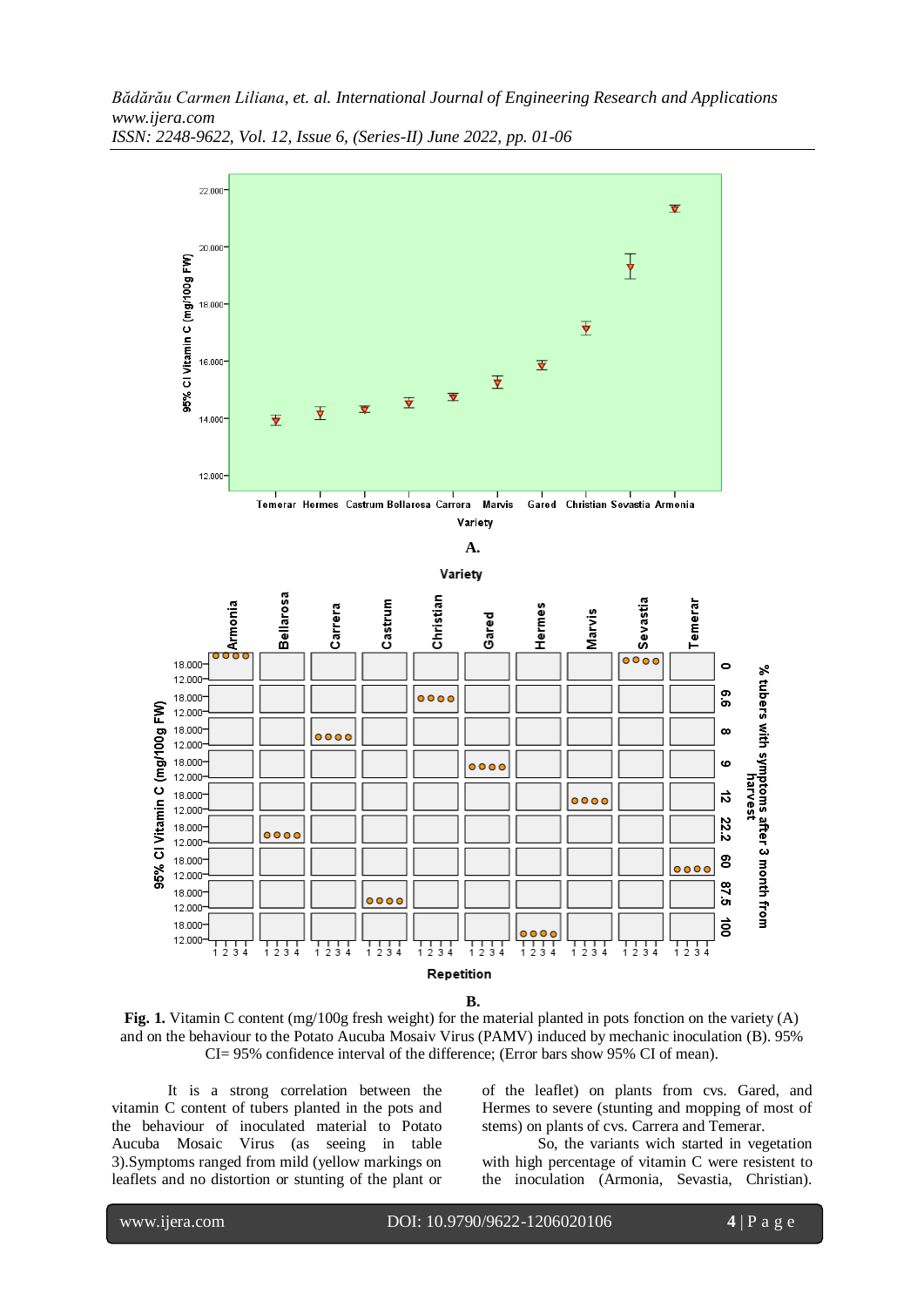Concerning these cultivars, the percentage of tubers with PAMV symptoms visible imediately after harvesting and after 3 months from the harvest was significantly lower (0.0%-3.3%) comparatively with the other varieties. Symptoms of potato tuber infection on roumanian varieties visibles after 3 months from the harvest of the inoculated material are visible in the figure 2. The behaviour of cultivars Hermes, Temerar and Carrera (which started in vegetation with lower vitamin C content) was different. So, after 3 months from harvesting the inoculated plants, the percents of tubers with PAMV symptoms were the highest (60-100%) (figure  $1A\&B$ ).

| Table 3. The correlation between the level of vitamin C, the variety and the behaviour of samples to PAMV |  |
|-----------------------------------------------------------------------------------------------------------|--|
|-----------------------------------------------------------------------------------------------------------|--|

| Vitamin C      | Variety  | % of symptoms after 3   |
|----------------|----------|-------------------------|
| $(mg/100g$ FW) |          | months from the harvest |
|                | $-0.861$ | $-0.614$                |
| 0.861          |          | $0.889**$               |
| $-0.614$       | $-0.614$ |                         |
|                |          |                         |

\*\* Correlation is significant for p<0.01.



**Fig. 2.** Symptoms of potato Aucuba mosaic virus (PAMV) on roumanian varieties after 3 months from the harvest of the inoculated material (A-Hermes, B-Gared and C-Temerar).

#### **IV. CONCLUSION**

The variety and the vitamin C content (mg/100g fresh material) of tubers used for the experiment influenced the behaviour of the material after the inoculation with potato Aucuba nosaic virus.

Excepting the cultivars Armonia, Sevastia and Christian, wich were very resistent and resistent to mechanical inoculation, all the other varieties presented 62.5-100% infected plants. The first symptoms on the leaves have been observed on Hermes, Temerar and Carrera varieties and later on cv. Castrum, Marvis, Gared, Bellarosa At harvesting, Potato Tuber Ring Necrotic Disease symptoms could be indentified on the tubers from all the other varieties, excepting the cv. Armonia, Christian and Bellarosa. Concerning the other varieties, the appearence and evolution of symptoms on tubers is going on imediatly after harvesting.

The samples with significantly higher vitamin C content (cv. Armonia and Sevastia) were resistent to PAMV inoculation. In this case, after 3

months from harvest, the stored tubers didn't have visible tuber necrotic ringspot disease symptoms.

The research work for estimate the influences of vitamin C content on the behaviour of several potato inoculated with PAMV awaits further investigation, because the efectiveness of vitamin C in plants is often influenced by the presence of other compunds (bioflavonoides, flavone rutin and flavonol quercetin beeing the main effective ones).

#### **Acknowledgements**

This work was supported by the project ADER 511, "*Research regarding the seed potato viruses control and the study of the behavior of Romanian potato breeding lines and varieties in the presence of new viruses with high damaging potential in the context of climate change*", project number 511/27.09.2019